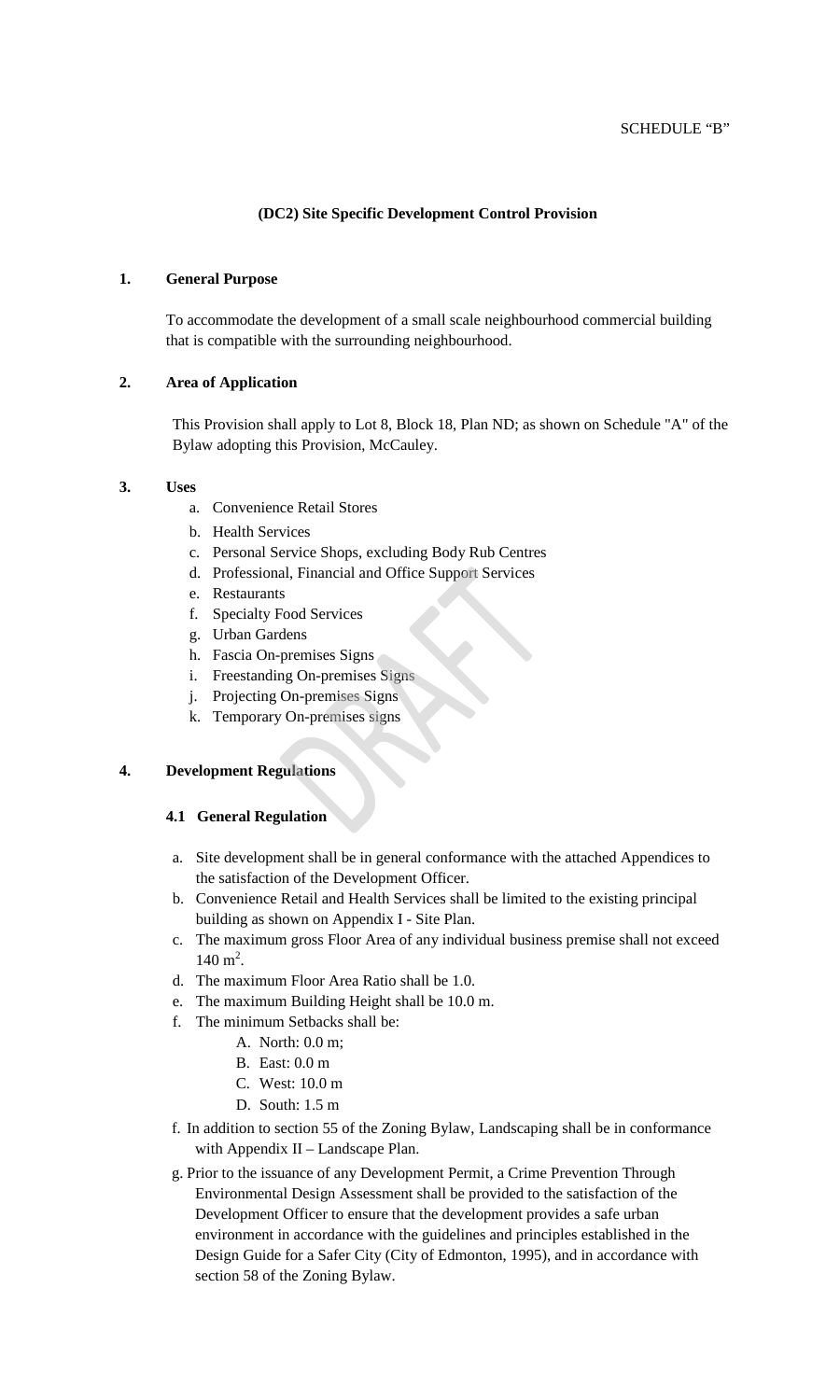h. Signs shall comply with the regulations found in Schedule 59D of the Zoning Bylaw.

## **4.2 Parking, Loading and Storage**

- a. Parking spaces shall be located in conformance with Appendix I- Site Plan.
- b. A minimum of two hard surface parking spaces shall be required, and may be provided in tandem, with one space within the existing rear detached garage.
- c. There shall be a minimum of five bicycle parking spaces for the development, in general accordance with Appendix I- Site Plan.
- d. No off-street vehicular loading facilities shall be required.
- e. The waste collection area shall be located in the rear of the Site and shall be concealed from view from adjacent Sites and public roadways. The waste collection area, and access to it, shall be designed to the satisfaction of the Development Officer in consultation with City Operations (Waste Services) and Subdivision and Development Coordination (Transportation).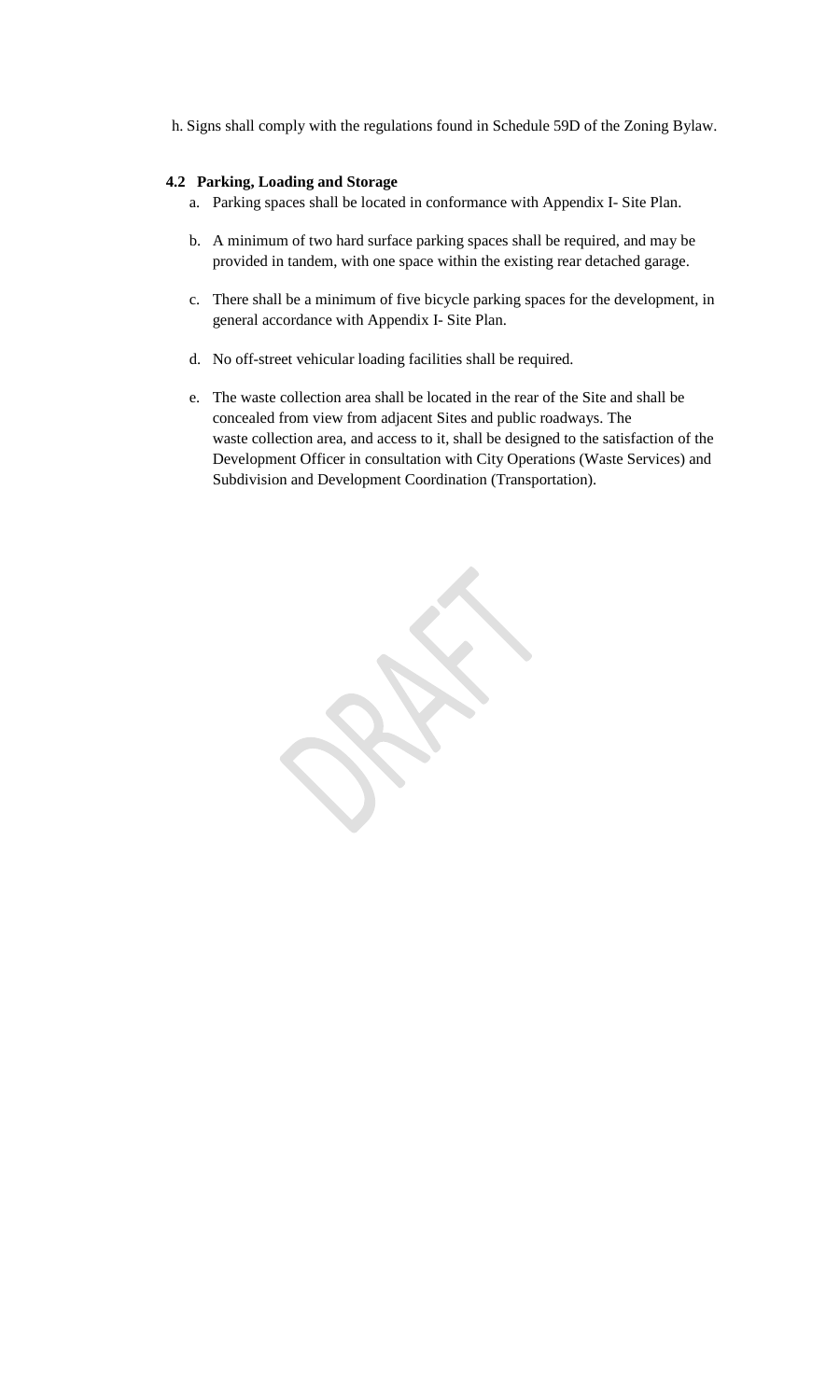